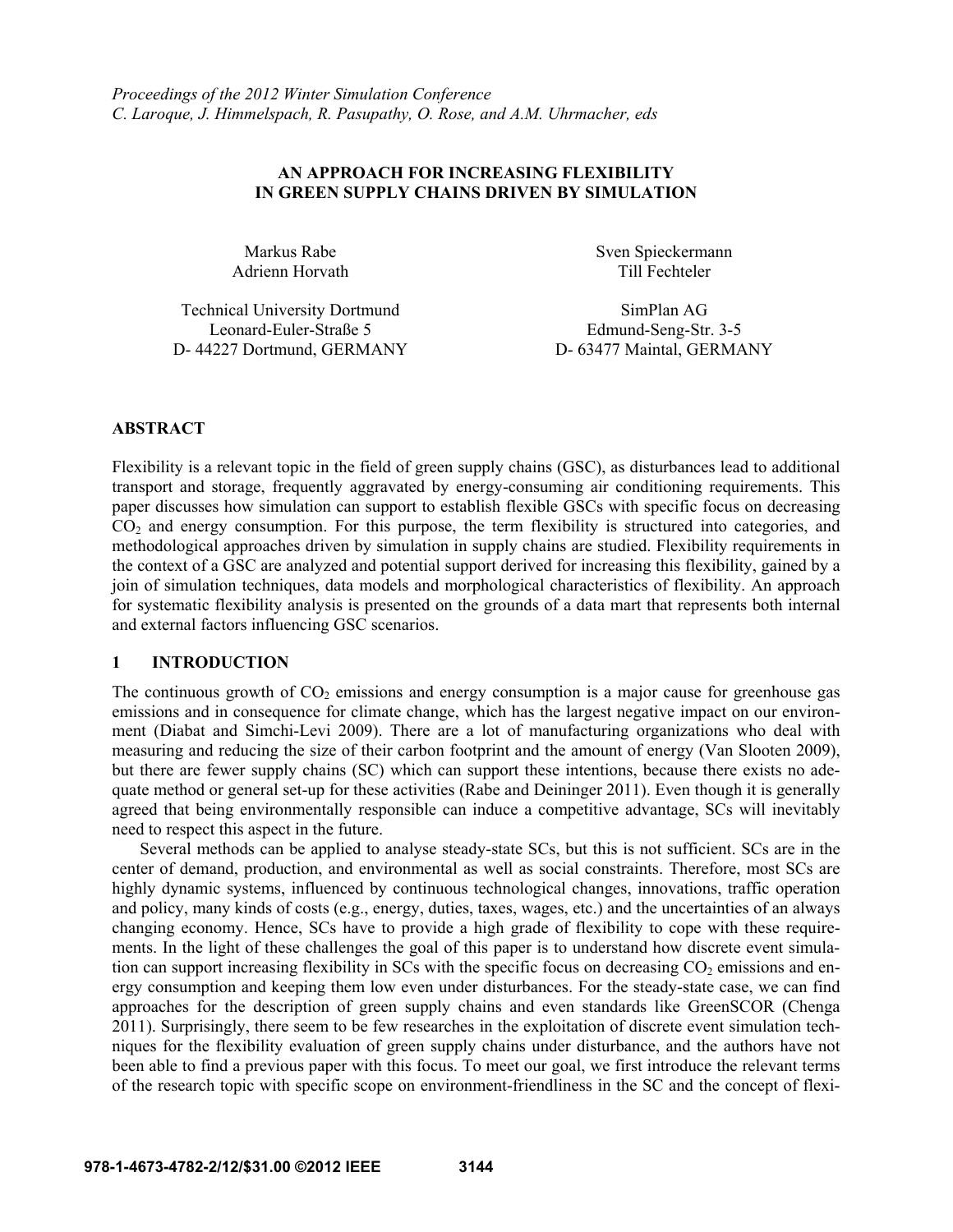bility. The main section portrays a brief explanation of how we bring together simulation and flexibility on different levels in a model and some intricacies involved in simulation.

## **2 GREEN SUPPLY CHAINS AND FLEXIBILITY**

In this chapter we introduce the most important terms that will be used in conjunction with simulation, namely green supply chains and flexibility. As a first step, we define what "green supply chain" means, which kind of environment-friendly actions exist and how the method Life Cycle Assessment (LCA) helps to identify the nodes of a green supply chain that have to be improved by taking flexibility into consideration. In the next paragraph we state essential definitions and the historical background of manufacturing flexibility. Then, we discuss further morphological characteristics of flexibility that should be analyzed within detail in the next chapter, based on a modeling approach and an example.

## **2.1 How Can a Supply Chain be "Green"?**

The complexity of SCs has risen significantly because of the new and increasing requirements and possibilities – like sustainability, globalization and environmental friendliness (Rabe and Deininger 2011). In this context the term "green supply chain" became also a new important topic of research, which does not have a standardized definition yet. For instance, Godfrey (1998) defines GSCs as practices of monitoring and improving environmental performance in the SC. Green et al. (1996) state that green supply refers to the way in which innovations in SC management and industrial purchasing are considered in the context of the environment. Hervani et al. (2005) interpreted GSC as aggregation of SC activities in relation to the support of the protection of the environment. Examples for these activities include Green Design, Selection of Green Material, Selection of Green Suppliers, Green Production, Green Logistics, Green Packaging, Gaining Green Certification, and Reverse Logistics (Rabe and Deininger 2011). Rao and Holt (2005) point out that the issue of green focuses on the minimization or elimination of solid, energy, emissions, chemicals or hazardous waste by material suppliers, contractors, service contractors, vendors, distributors, and end users within the SC. From this multitude of environment-friendly action fields, in this paper we focus on climate protection and on such activities which reduce carbon emissions and so decrease energy use within the SC. More precisely, we examine the sector logistics because its emissions continued to grow spectacularly in the last decades (in contrast to other determining sectors in this topic, like manufacturing and construction) (Clausen and Hesse 2008). More specifically, this paper discusses the section of the SC from the finished product transported from the manufacturing plant up to the retail store.

As a method for collecting, selecting and analyzing the data which influence a SC's green strategy, we have chosen Life Cycle Assessment (LCA). LCA is a very effective technique for these requirements, because this concept uses the most accurate and relevant data for identifying information that can show how environment-friendly the SC is at a specific point of time. Also, LCA is able to help us to define what the further options of the GSC improvement are. Moreover, it supports the "Compilation and evaluation of the inputs, outputs and the potential environmental impacts of a product system throughout its life cycle" (ISO 14000, 2007), relying on international trusted databases like ecoinvent or European Reference Life Cycle Database (Lindskog and Berglund 2011). However, we have to understand that LCA principally covers the whole product life cycle, while we restrict our study to a clearly limited phase of product distribution. Therefore, we have to respect this constraint in our approach.

# **2.2 Flexibility**

Flexibility is one of the most important requirements of modern SCs, because it facilitates the response to challenges like globalization, technological changes, innovations and the continuous economical uncertainty with little penalty in time, effort, cost or performance (Zhang et al. 2002a; 2002b; 2006). With flexibility, SCs can achieve a huge competitive advantage and ensure their survival in this ever changing world. In addition, this ability is also needed to meet the demand of environment-friendly customers, whose number is continually increasing (Straube and Doch 2011).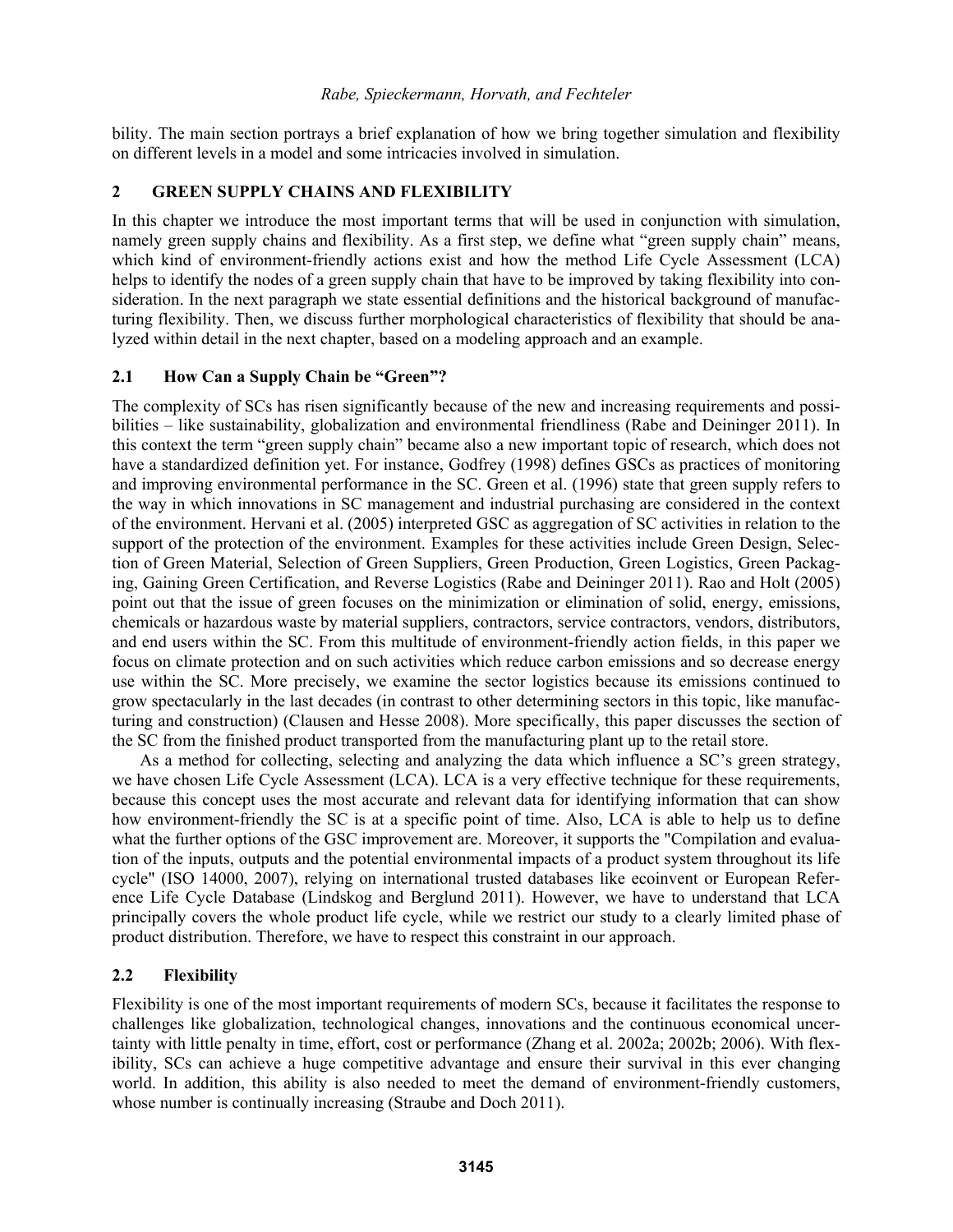The concept of flexibility has been first introduced in the work of Lavington (1921), who points out a connection between variability and the value of flexibility taking the "risk arising from the immobility of invested resources into consideration". After that, three *functional perspectives* of flexibility have been evolved. The first is the economic one that is based on the research of Stigler (1939), who defines flexibility as the ability of a single-product firm to make output decisions at relatively low costs, when exogenous shocks are impacting on the organization. In the 1980ies and 1990ies, the manufacturing perspective is emphasized, while conceptual frameworks, models and measures for manufacturing flexibility are developed (Bertrand 2003; Wadhwa and Rao 2003). In the last 10-15 years organizations and SCs are also getting into the focus of academic studies (Koste and Malhotra 1999). From this perspective, flexibility is the firm's ability to suffer limited change without serious disorganization (Sethi and Sethi 1990; Zhang et al. 2002b; Zhang et al. 2009). The tools of such kind of non-technological flexibility are for instance decentralization, divisionalization and project management, job enrichment or enlargement concepts, management of SC capabilities or business strategies (Awwad and Almahamid 2008; Child 1972).

Referring to the literature, four *dimensions* of flexibility are classified (Day 1994; Zhang et al. 2002b): product development flexibility, manufacturing flexibility, logistics flexibility, and spanning flexibility. Product development flexibility means the ability to rapidly and effectively introduce new products and upgrade existing products by replying to customers' demands for design altering (Sethi and Sethi 1990). Manufacturing flexibility evolves when manufacturing resources and unsteadinesses are adequately managed and in parallel, different customer demands are taken into consideration (Zhang et al. 2003). In the focus of logistics flexibility are the changing requirements for delivery, support and service, which the organization has to treat in an effective and rapid manner (Perry 1991; Davis 1993; Day 1994; Bowersox and Closs 1996; Zhang et al. 2002b; Zhang et al. 2005). At least, spanning flexibility is present in a firm's life when horizontal information connections within the SC are created and ensured (Day 1994). Certainly these dimensions are typical of SCs too, because of the interrelations that exist between companies and organizations.

The different *time horizons* are also relevant to mention, because they can influence the decision making strategy and so the flexibility of a SC. There are three horizons that we can distinguish. Operational flexibility (short-term) corresponds to built-in procedures that permit a large range of responses to operational variables (e.g., sequencing, scheduling). Tactical flexibility (medium-term) for factories refers to actions that are undertaken before the plant is built and the organizational setup is determined (Carlsson 1989; Upton 1994). This horizon shows technological and organizational routines corresponding to how to deal with quantitative and qualitative changes considering production and product mix over the course of a business cycle etc. (Araujo and Spring 2002). For SCs, this means that tactical flexibility covers decisions done before deciding the physical setup of the network. Finally, strategic flexibility (long-term) determines how the firm or SC is positioning itself with respect to future challenges and opportunities (Carlsson 1989; Upton 1994).

The *hierarchical levels* of flexibility are the following: shop floor level flexibility (product, volume, routing), called basic flexibility, plant or company level (delivery, transshipment, postponement) which means system flexibility and aggregate level (sourcing, response, access, launch) which concludes the customer-supplier relationships in a SC (Sánchez and Pérez Pérez 2005). A SC is flexible on an aggregate level, if it can react to changes and new challenges and achieve appropriate results as a whole, and not only single participants of the SC have this ability.

Suarez (1991) pointed out that there are *internal and external factors* which influence flexibility. Among the internal factors of a SC those are found that are – at least in principle – under control of the organization (e.g., investing in faster trucks for transportation). External factors in contrast are independent of the specific SC and the participants of the SC cannot influence them, but need to adapt their SC accordingly (e.g., environmental regulations, macro-economical changes, behavior of the competitors, etc.).

The categories of flexibility discussed above are summarized in Figure 1. In the next chapter we will introduce and analyze a method which can help to increase the flexibility of GSCs, considering the organizational perspective, the logistics dimension (in a physical and a logical manner) and the tactical aspect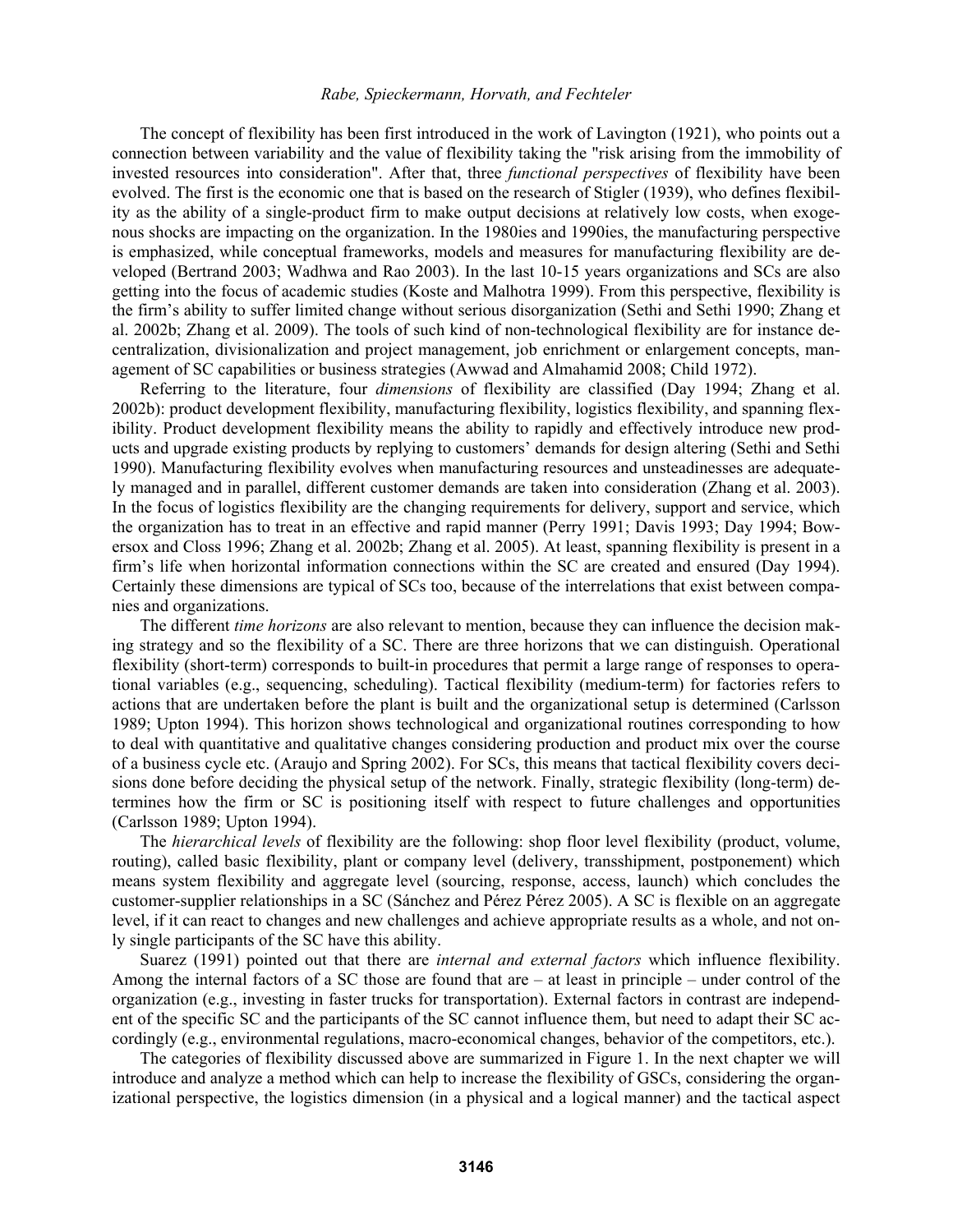on an aggregate level of this ability, related to the internal and external influential factors, as marked orange on F Fig. 1.



Figure 1: Categories of flexibility

# **3** SIMULATION FOR SUPPLY CHAINS

A survey of Terzi and Cavalieri (2004) shows that there are different ways to apply simulation in a supply chain context. One way is to use simulation for the design of the supply chain. Another way might be to support the supply chain operation. In supply chain design, simulation can e.g., support decisions on ramp up or shut down of locations (more generally called network design), on the capacity of production and warehouse sites, on the general assessment of transport options (e.g., different transporation modes such as transportation by ship, by train, or by truck), or on allocations of products to sites. In supply chain design and in daily supply chain operation simulation may help to adjust control parameters such as safety stock or lot sizes, to assess short-term options on transportation, and to forecast the "behavior" of the supply chain within the near future (i.e. within the next hours or days).



Figure 2: Sample from a supply chain simulation model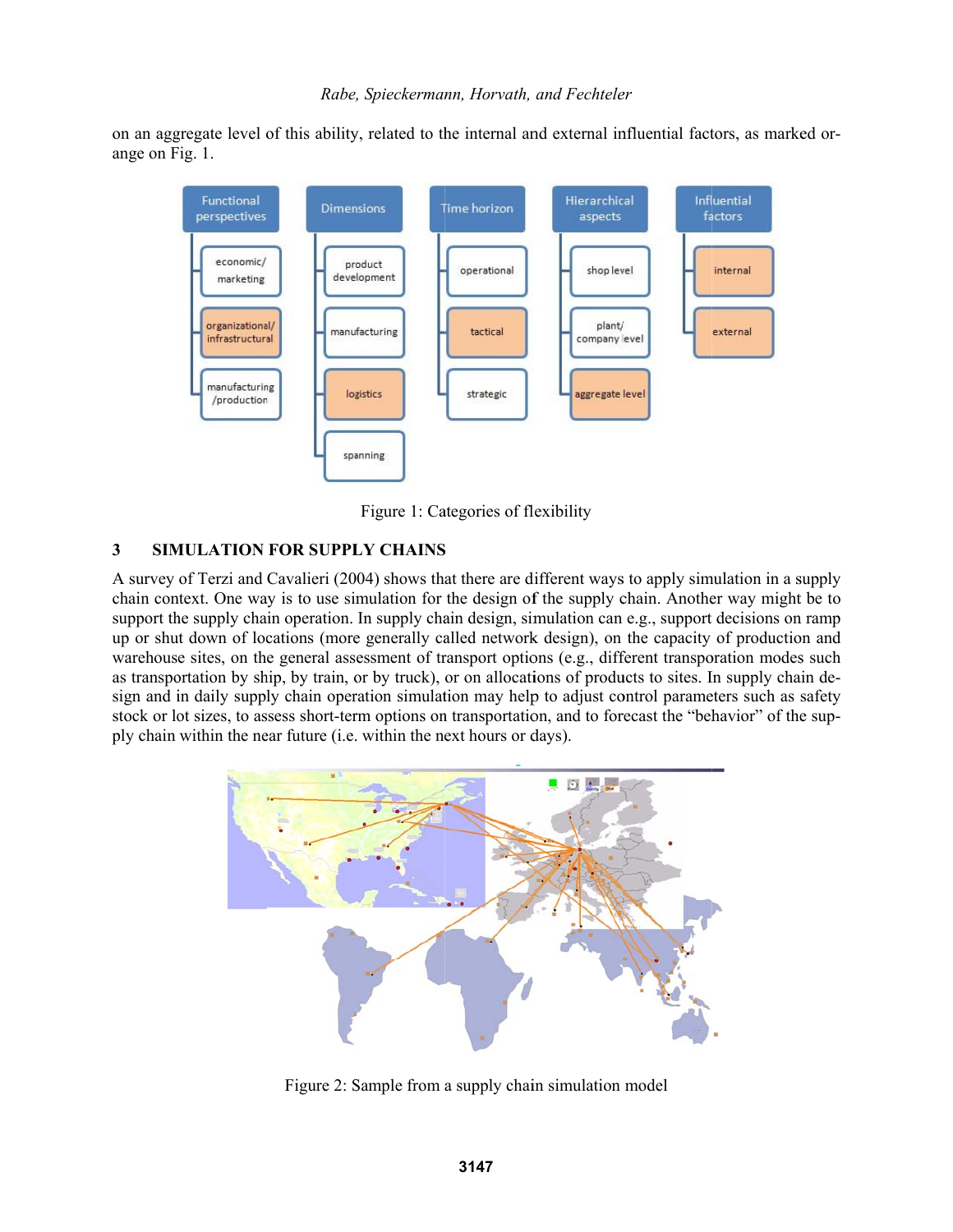Supply chain simulation projects quite often are part of a strategic initiative for a company or at least for a business unit of the company. Hence, also the objectives are rather strategic such as analysis of the existing supply chain structures, identification of bottlenecks and weaknesses within the supply chain structure, improved understanding of cost drivers for stock and transportation costs, and improved understanding of lead times and causes for stock out (Schulz and Spieckermann 2008).

In many cases of supply chain simulation it turns out to be painful and costly to generate a valid data model of all supply chain operations since not only information about the network is needed but also on orders, bills of material, rules on order and production control etc. (Chang and Makatsoris 2001). This challenge will even grow with the consideration of "green" aspects in supply chains.

In the context of this paper, it is necessary to point out that in the context of supply chains the term simulation does in many cases not refer to discrete-event simulation (DES) (Kleijnen 2005). However, with respect to the application of DES to supply chains it is rather common to use commercial simulation tools either stand-alone ones or to connect simulation to software with advanced planning features (APS software) or to ERP (Enterprise Resource Planning) systems (Banks et al. 2002). As an example, Figure 3 is a screenshot of a simulation model set up with the toolset ICON-SimChain, a combination of a commercial DES simulation tool (PlantSimulation), and the supply chain monitoring and operation software environment ICON (Alicke and Gutenschwager 2003). This toolset will be explained in the following sections as a background of the authors that could be enriched for the simulation of GSCs.

The toolset ICON-SimChain consists of three major parts: a graphical user interface used for model configuration, a data base in which all configuration data and simulation results are stored and a DES Supply Chain Simulation Framework based on Plant Simulation. In ICON-SimChain, all model elements are created automatically from a template library implemented in PlantSimulation. This library as a set of templates represents predefined ready-to-use building blocks for simulation experiments. A specific template combination is used to instantiate a specific simulation scenario with the aim to support SC decisions. Examples for templates within ICON-SimChain are "Depot (Site)" which is used to model enterprise locations (sites) and its transport relations to other sites or the template **"**Transport Route**"** which is used to model transports between locations. As described above, operational decision rules can be specified within the framework of the ICON environment.

The data model of ICON-SimChain is quite extensive. Therefore, this section gives an overview of the most important parts of the data model, only. To simulate supply chain data of considered locations, SKU (stock keeping units), the transport relations between locations (i.e. material flow) and information flow are necessary. The basic tables of the data model hold data which describe locations (production sites, hubs and customers), calendars, SKU and BOM (bill of material), carriers and means of transport, information delay, forecast errors, transport relations and sourcing (sequence of transport relations). Finally a scenario is defined by a set of configurations (see Figure 3).

### **4 USING SIMULATION TO FACE FLEXIBILITY REQUIREMENTS**

In this paper, we discuss Discrete Event Simulation (DES) only, because it is an efficient method for analyzing time-variant systems where changes occur at discrete points in time. DES is also appropriate for analyzing powerful "what-if"-scenarios, which means it permits the comparison of various operational alternatives without changing the real system (Chang und Makatsoris 2001) and that is exactly what is needed when searching for more flexible green SCs, especially on the operational and tactical planning level (Hellström and Johnsson 2005).

The main aspect of the term flexibility is the ability of reacting to changes as pointed out in the previous sections. To support flexibility in SCs there is the need to take different "To Be" models into account where every "To Be" model represents an alternative scenario in respect to external influences on the SC, which facilitates supply-chain-planning too. To improve existing solutions like the one described in Section 3, a more generic and systematic modeling and data collection approach is required. The main outlines of this approach are specified in the following.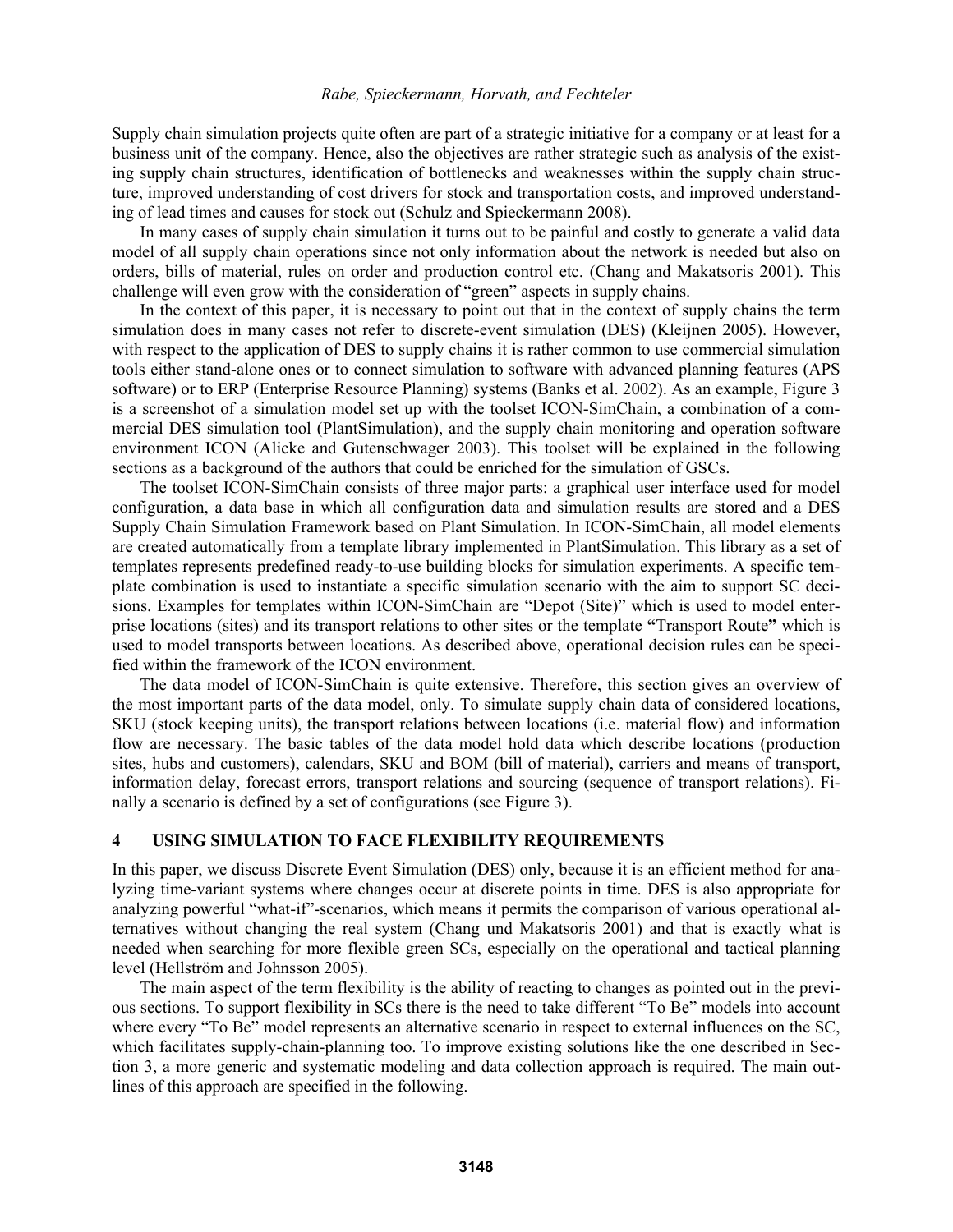

Figure 3: Scenario definition with the ICON-SimChain data model

# **4.1 The General Modeling Approach**

The SC scope, defined by its entities and their general relationships, describes the categories and potential sources of data that can be used for the analysis (Fig. 4). These data, from the SC itself as well as from the environment that is influencing the SC, are brought together in a structured architecture, which we call "data mart". The data mart can be described as common view of enterprise data in which the physical storage is an underlaying data warehouse (Parimala and Pahwa 2006). The data mart contains multifarious data, represented by a diversity of data types related to different sources in various formats. The benefits of this architecture are data legibility, the support of company knowledge and the neglection of boundaries between data management and data movement (Liu 1999). For instance, there will be sensor data which are automatically collected by radio-frequency identification (RFID) systems or data imports from a legacy database. Additionally, the business logic workflows can be stored in respect to LCA. The data mart is divided into two conceptual parts. The first one represents the external factors that cannot be influenced by the participants of the SC. The second one includes the internal factors like the description of the current network. Both parts together are forming the data source for the simulation experiments. The main design element of the simulation approach is a template library which supports the experiment setup. The results of simulation experiments which form the flexibility evaluation will be mirrored back to the model.

# **4.2 Data Mart**

The data mart is subdivided into the area of internal factors and the area of external factors. The internal factors are based on the SC itself. A distinction is made between two basic SC views. The first one, called the physical network, is made up of entities which describe the physical structure and its geographical transport relations. The major elements of the physical network are nodes (e.g., factory) and relations (e.g., transport path). The second view describes the rules also called policies which illustrate the business logic (Hicks 1999). The business logic defines how products move through the supply chain under the constraints set by the physical network as well as further constraints like the relationships among the products. As an example, let us assume a physical network with an intermediate storage between the manufacturing plant and the retail store. A related business logic could specify that under regular conditions all products go through the intermediate storage in order to optimize truck loads, but a product is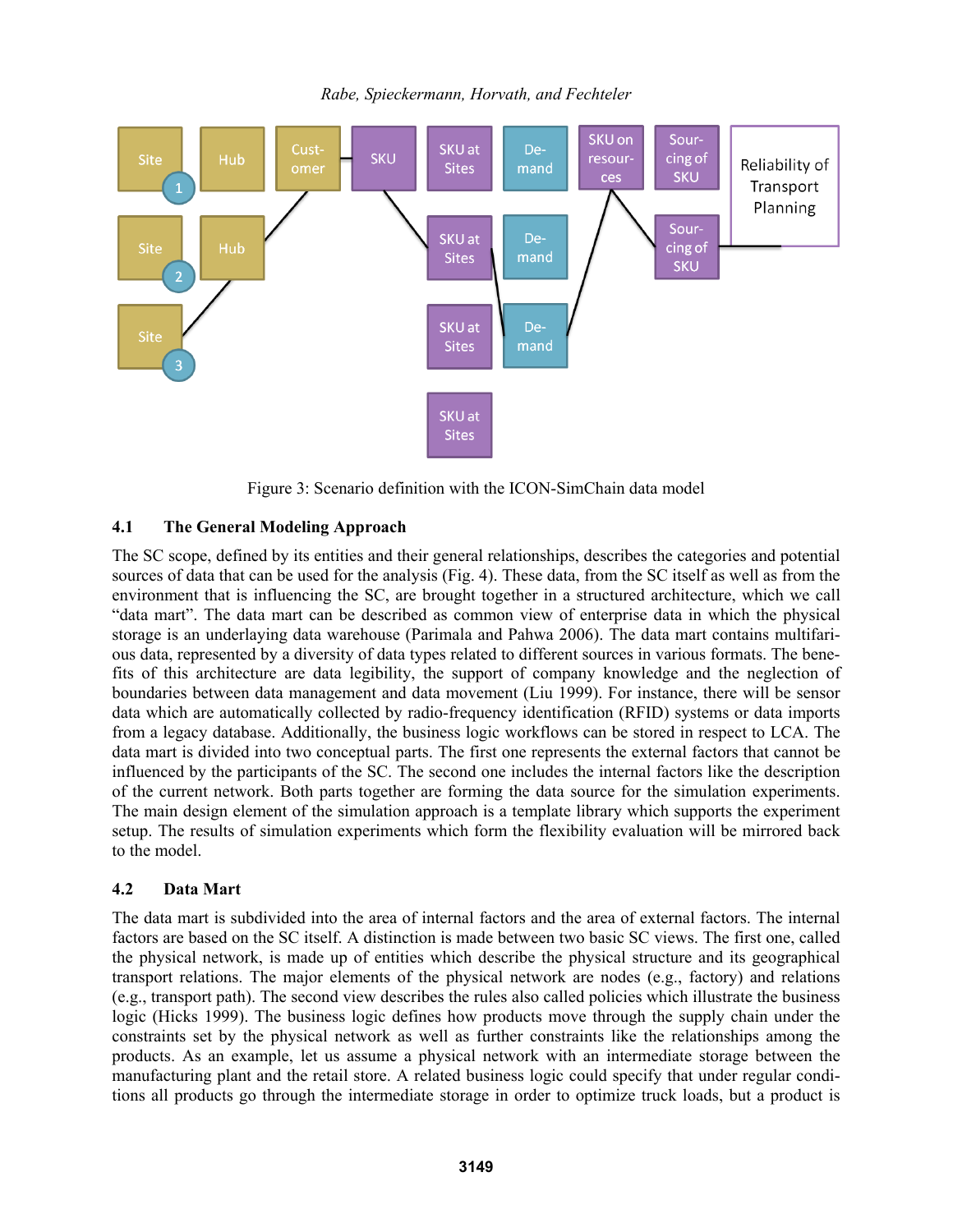transported directly from the plant to the retail store if the retailer's inventory is zero. The third component of the internal part are the company Key Performance Indicators (KPIs). The underlying principle is to enrich the statistical data by the reliable and actual data collected by monitoring systems of the company. The assumption here would be that it is more realistic and therefore precise to use e.g., the consumption of actually used vehicles than to take statistical average values, possibly being independent of the specific vehicle type, into account.



Figure 4: Flexibility model

The counterpart of internal data is the data base of external factors. These data is divided into different subclasses with respect to their function. In our approach we use three subclasses. The first one describing traditional external SC factors like customer demand. The second one related to the term "green" in the described SC, i.e. it refers to environmental data. These data are stored in enterprise or public databases and is containing information about global KPIs, like the  $CO<sub>2</sub>$  emissions of specific transport modes. The last part represents further influential factors which may cause a change in the behavior of the SC. Today politics and media are an important example. A political decision such as fees for railways in a country may have an effect on SC transport pathes. An example for the influential power of the media could be the advertising of the new law of France, called "Grenelle ΙI" (June 2010), which declares that from July 2011 the carbon footprint label on products is mandatory rather than voluntary. It is likely that the discussion of this law in the media abroad will increase the interest of consumers in other countries regarding this topic and lead them to search for such kind of products, which may result in a pressure on domestic companies to demonstrate their environment-friendliness.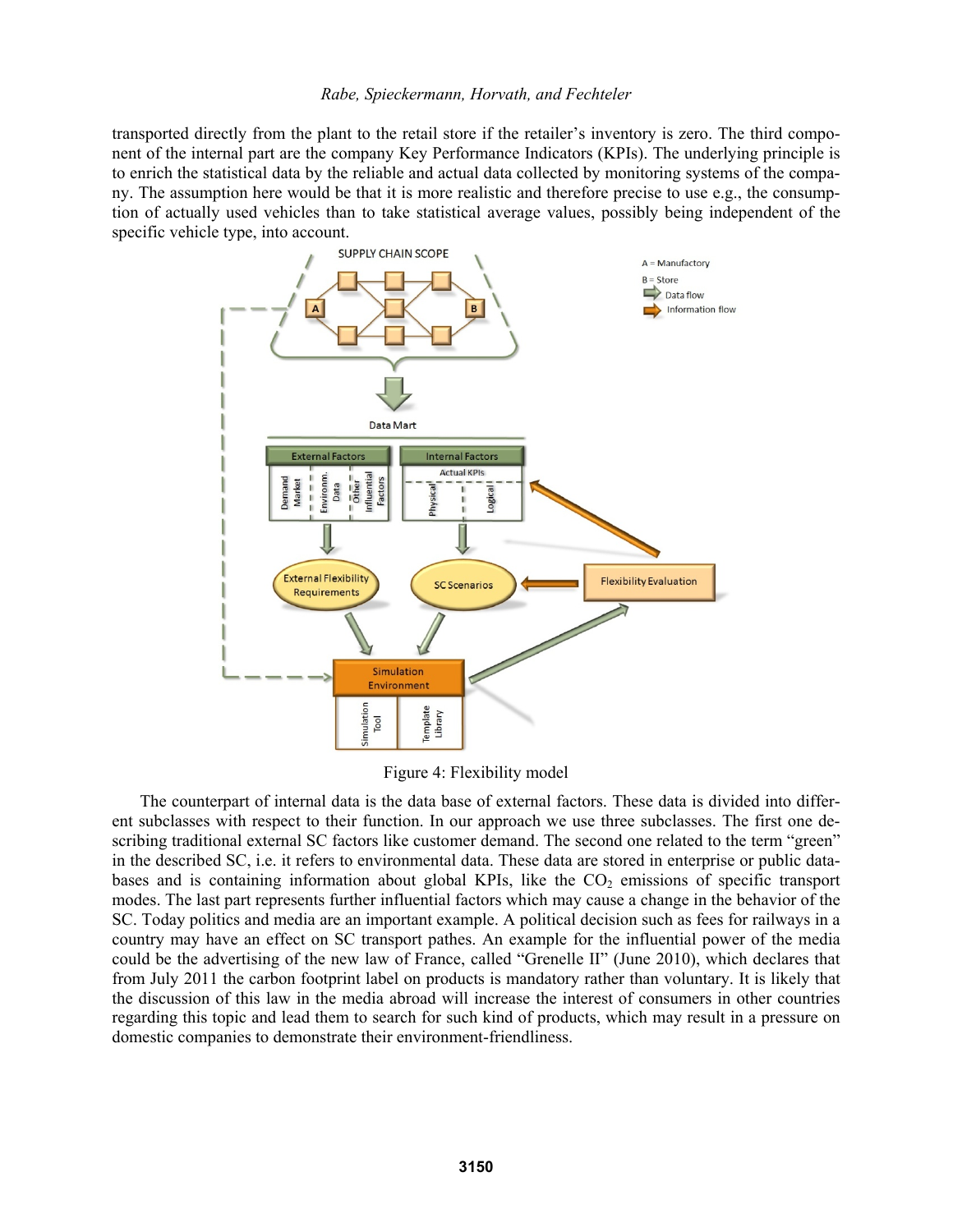## **4.3 Simulation Approach for Green Supply Chains**

There are two kinds of information classes – internal and external – which influence the level of SC flexibility as demonstrated in the previous section. Based on these conceptual parts there are various scenarios with different key aspects. The first key aspect is the external one, as an enterprise likes to know which impact external factors will have on their (current or future) supply chain. The second key aspect relates to the design options that an enterprise considers for their supply chain. The resulting research space is the crossproduct of both sets of scenarios, enabling the search for the future SC that can face future external factors with the most adequate flexibility with acceptable economical and environmental KPIs.

The internal factors will form the knowledge base for the SC design scenarios. As an example for a physical SC network, we can imagine to add an additional node, e.g., representing a warehouse, to the existing network in its potential geographical location. A simulation experiment will evaluate the "To Be" SC under the given constraint of the physical network and as a result supports the decision about changes on the logical network. By adding the policies to the scenario parameters we gain the ability to evaluate different arrangements of rules. The results generated in this way can be used to select the best set of rules for different tasks (Hicks 1999). The method how to select the best policies is not in the scope of this paper.

The external factors serve as a further basis for simulation input. From the data point of view, these factors represent the external flexibility requirements, because their initial values, changes and fluctuations will be a measure for the SC flexibility. The flexibility of the SC will determine if the SC can react in an effective and successful manner or if undesirable effects will occur.

As already implemented for ICON-SimChain (cp. chapter 3), the simulation experiments can be automatically deduced from a SC scenario, based on template libraries. The scope of the template library is limited by the scope of the SC – for example, there is no need to design a template for an assembly station if this is not part of the SC model scope.

The results of experiment series act as flexibility evaluation. One possible use of this outcome is to study how flexible a given system will behave in relation to external factors. The second use of these results is acting as knowledge basis for the improvement of the SC with respect to green aspects, leading e.g., to redesigning the physical network or designing and remodeling policies on the logical network layer.

## **4.4 Flexibility Example**

In order to gain a practical impression of the flexibility approach, an illustration is given of an example which explains the discussed issue of external factors with respect to the scope of  $CO<sub>2</sub>$  reduction and its practical benefit for SC flexibility. The scenario is formulated as "How should I design my SC in order to be less vulnerable to a nationwide strike? The design of the SC is related to both views – the physical network and the business logic. We assume that a set of policies describes the business options for intermediate storage of goods. The set of all possible choices is given by the SC network serving as constraint for the simulation scenario. Furthermore, the policies can contain additional information in the form of supplementary knowledge. In our example they include goods which are probably the most "important" products for the next week. The definition of "most important" depends on the SC context – we can imagine that it is the main product of a new marketing campaign, the product with the greatest financial reward, or simply an external factor – the customer demand of a product, which leads to a requirement as "a delay of the good is not acceptable". The specific simulation application template is the basis for simulating different "To Be" scenarios (e.g., using <Second Warehouse> and <Fifth warehouse> instead) and taking business knowledge into account. The resulting different emission KPIs enable for choosing the alternative storage option with the fewest  $CO<sub>2</sub>$  emissions. This increases the flexibility of the GSC because if one of the storages is not available, simulation delivers the KPIs as decision support to choose the next alternative storage with low  $CO<sub>2</sub>$  emissions. Therefore the company is able to react more flexible to external distractions in their GSC.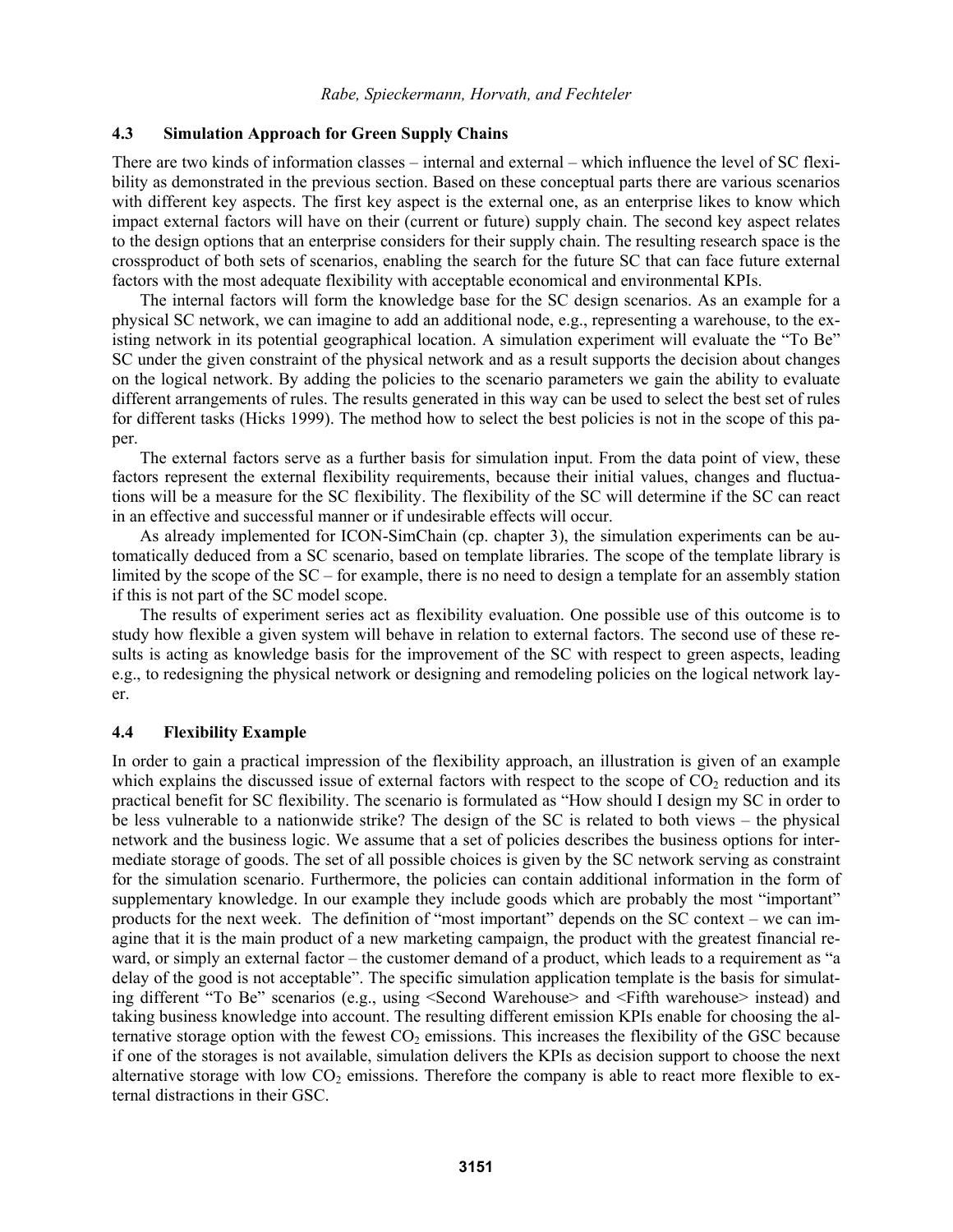While this sample for illustrative purposes just considers one single external factor, the flexibility of the SC will have to be measured with respect to its ability to react to a large set of possible fluctuations. Here, the notion of risk comes into discussion, as deviations from the standard SC behaviour can be better accepted if the risk for this external development is low. A method to calculate overall flexibility KPIs taking risk evaluation into account is not considered for this paper, but appears to be an interesting research field in order to substantially judge the SC flexibility based on simulation experiments.

### **5 CONCLUSION**

In this paper we have discussed special flexibility from the organizational perspective, the logistics dimension and the tactical aspect on an aggregate level. In addition, flexibility characteristics where introduced in the "green" context of  $CO<sub>2</sub>$  reduction. The approach has pointed out that flexibility of GSCs can be analysed by an adequate combination of data representation, simulation and supporting mechanisms. As always, measurement is the basis for improvement, and thus the flexibility analysis is the starting point to optimize GSCs for most flexibly reacting to external influence. We have illustrated that a list of entities is needed to build up the model. These entities are mainly a data mart with conceptually divided parts where flexibility requirements and design scenarios can be derived from and a simulation framework that uses templates to conduct the flexibility evaluation. To address the data mart concept which serves both as collaboration storage and organization of data we propose a collaboration platform. It will support the architecture requirements in a manner that ontologies, interfaces or different data layers can be integrated.

The first steps to realize this platform approach are taken in a currently running European project (FP7-ICT-288585, started 01.01.2012), called Energy Efficiency in the Supply Chain through Collaboration, Advanced Decision Support and Automatic Sensing (e-SAVE). The aim of this initiative is to support the design and operation of energy-efficient SCs in the consumer goods sector. It will deliver the system, services, collaboration platform and management tools that will permit companies to monitor, manage and share energy use and carbon footprint data. Exploiting this platform, operational as well as strategic decision making and SC design decisions can be supported. In this context, the authors will conduct further research to implement the principles of studying flexibility in GSC as presented in this paper in a simulation environment cooperating with a collaboration platform.

### **REFERENCES**

- Alicke, K., and K. Gutenschwager. 2003. "Supply Chain Simulation mit ICON-SimChain." In: *Logistik Management: Prozesse, Systeme, Ausbildung*, Edited by T. Spengler, S. Voß, and H. Kopfer, 161- 178, Heidelberg, Physica.
- Araujo, L., and M. Spring. 2002. "Manufacturing Flexibility and Industrial Networks." *18th IMP Conference ESC*, Dijon, France, CD ROM publication.
- Awwad, Ab., and S. Almahamid. 2008. "The Link between Modification Flexibility and Organizational Objectives: an Empirical Study on Jordanian Manufacturing Companies." *Journal of Social Sciences* 4:293-307.
- Banks, J., S. Buckley, S. Jain, P. Lendermann, and M. Manivannan. 2002. "Panel Session: Opportunities for Simulation in Supply Chain Management". In *Proceedings of the 2002 Winter Simulation Conference*, Edited by J. L. Snowdon, J. M. Charnes, E. Yücesan, and C.-H. Chen, 1652-1658. Piscataway, New Jersey: IEEE.
- Bertrand, J. W. M. 2003. "Supply Chain Design: Flexibility Considerations." *Handbooks in OR & MS*, No. 11, 133–198. Amsterdam, Netherlands: Elsevier.
- Bowersox, D. J., and D.J. Closs. 1996. *Logistics Management: the Integrated Supply Chain Process*. New York, New York: Mc Graw and Hill.
- Carlsson, B. 1989. "Flexibility and the Theory of the Firm." *International Journal of Industrial Organization* 7:179–203. Amsterdam, Netherlands: Elsevier.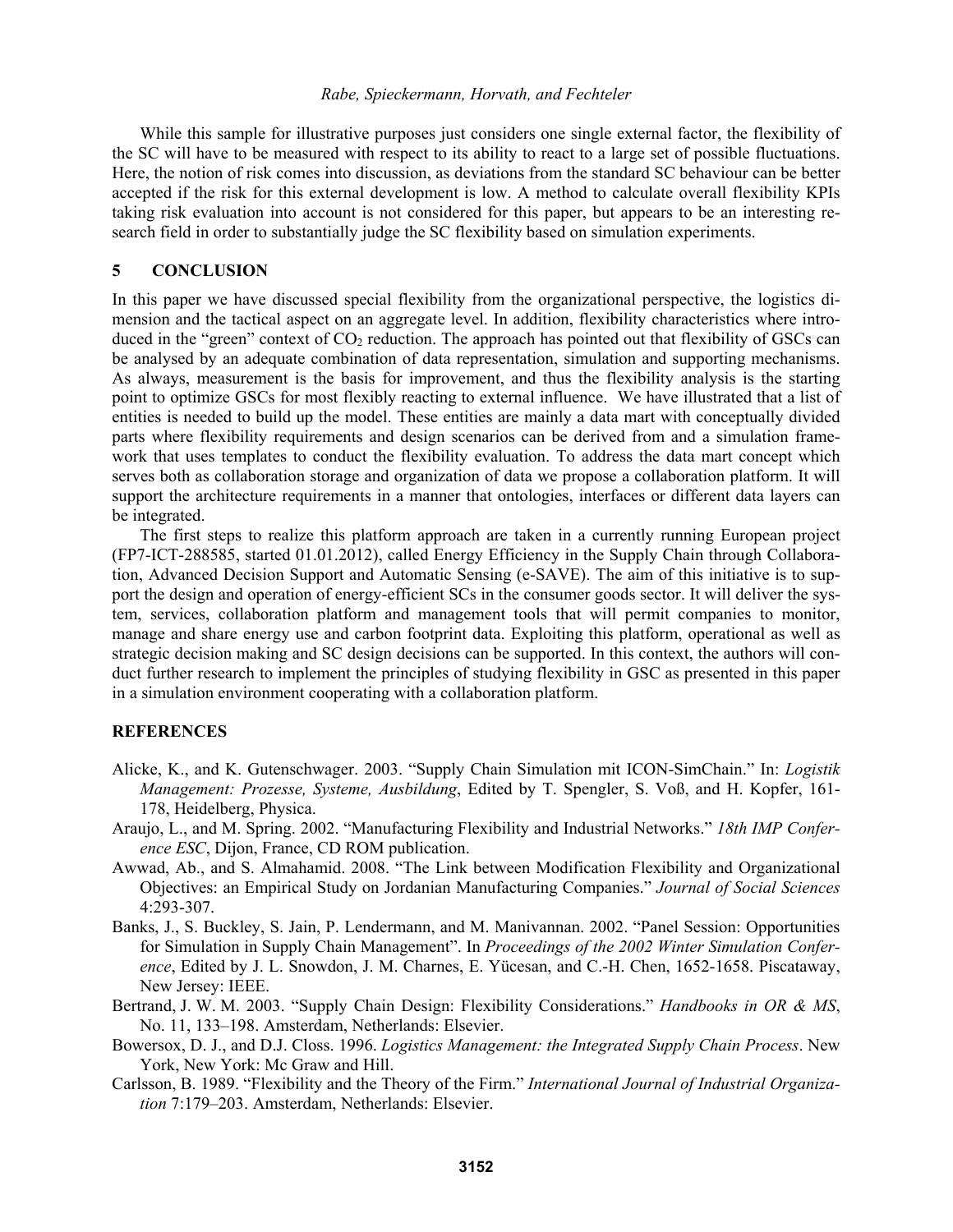- Chang, Y., and H. Makatsoris. 2001. "Supply Chain Modeling using Simulation." *Simulation* 2:24–30. Berlin, Germany: Springer Verlag.
- Chenga, J.C. 2011. "A Web Service Framework for Measuring and Monitoring Environmental and Carbon Footprint in Construction Supply Chains". *Procedia Engineering* 14:141-147. Amsterdam, Netherlands: Elsevier.
- Child, J. 1972. "Organizational Structure, Environment and Performance: The Role of Strategic Choice." *Sociology* 6:2–22. Thousand Oaks, California: SAGE Publications.
- Clausen, U., and Hesse, K. 2008. "Nachhaltige Gestaltung der Logistik". *Duisport Magazin*, No. 4/2008, 19-21. Duisburg, Germany: Duisburger Hafen AG.
- Davis, T. 1993. "Effective Supply Chain Management." *Sloan Management Review*, Summer 1993, 35– 46. Cambride, Massachusetts: Massachusetts Institute of Technology.
- Day, G. S. 1994. "The Capabilities of Market-driven Organizations." *Journal of Marketing* 58:37–52. Boston, Massechusetts: American Marketing Association.
- Diabat, A., and D. Simchi-Levi. 2010. "A Carbon-capped Supply Chain Network Problem." *IEEE International Conference on Industrial Engineering and Engineering Management,* 2009, 523–527. Piscataway, New Jersey: Institute of Electrical and Electronics Engineers.
- Green, K., and B. Morton, S. New. 1996. "Purchasing and Environmental Management: Interactions, Policies and Opportunties". *Business Strategy and the Environment* 5:188–197. Manchester, United Kingdom: CROMTEC, UMIST.
- Godfrey, R. 1998. "Ethical Purchasing: Developing the Supply Chain beyond Environment." *Greener Purchasing: Opportunities and Innovations,* Edited by T. Russel, 244–251. Sheffield, United Kingdom: Greenleaf Publishing.
- Hellström, D., M. Johnsson. 2002. "Using Discrete-event Simulation in Supply Chain Planning." *14th Annual Conference for Nordic Researchers in Logistics*. Trondheim, Norway: NOFOMA
- Hervani, A.A., M.M. Helms, and J. Sarkis. 2005. "Performance Measurement for Green Supply Chain Management". *Benchmarking* 12:330–353. Bradford, United Kingdom: Emerald Group Publishing **Limited**
- Hicks, D.A. 1999. "A Four Step Methodology for Using Simulation and Optimization Technologies in Strategic Supply Chain Planning." In *Proceedings of the 31st Winter Simulation Conference*, Volume 2, Edited by A. Phillip, Farrington, H. B. Nembhard, W. G. Evans, and D.T. Sturrock, 1215–1220. New York: Institute of Electrical and Electronical Engineers.
- International Organization for Standardization (ISO). 2007. ISO 14000-Series *Environment Management Systems*.
- Kleijnen, J. P. C. 2005. Supply Chain Simulation Tools and Techniques: A Survey. In: *International Journal of Simulation and Process Modelling* 1:82-89.
- Koste, L.L., and M.K. Malhotra. 1999. "A Theoretical Framework for Analyzing the Dimensions of Manufacturing Flexibility." *Journal of Operations Management* 18:75–93. Amsterdam, Netherlands: Elsevier.
- Lavington, F. 1921. *The English Capital Market*. London: Methuen & Co.
- Lindskog, E., and J. Berglund. 2011. "A Method for Detemining the Enviromental Footprint of Industrial Products using Simulation." In *Proceedings of the 2011 Winter Simulation Conference*, Edited by L. Lundh, J. Berglund, Y.T. Lee, A. Skoogh, and B. Johannson, 2131–2142. New York: Institute of Electrical and Electronical Engineers.
- Liu, J. 1999. "Data Mart: Next Step in Data Storage". Term Paper. Boulder, Colorado: University of Colorado.
- Parimala, N., and P.Pahwa. 2006. "Coalescing Data Marts". In *Proceedings of XVI International Conference on Computer and Information Science and Engineering* (CISE), 280-285. Turtle Bay Resort, Honolulu, Hawaii: IEEE ICCCN.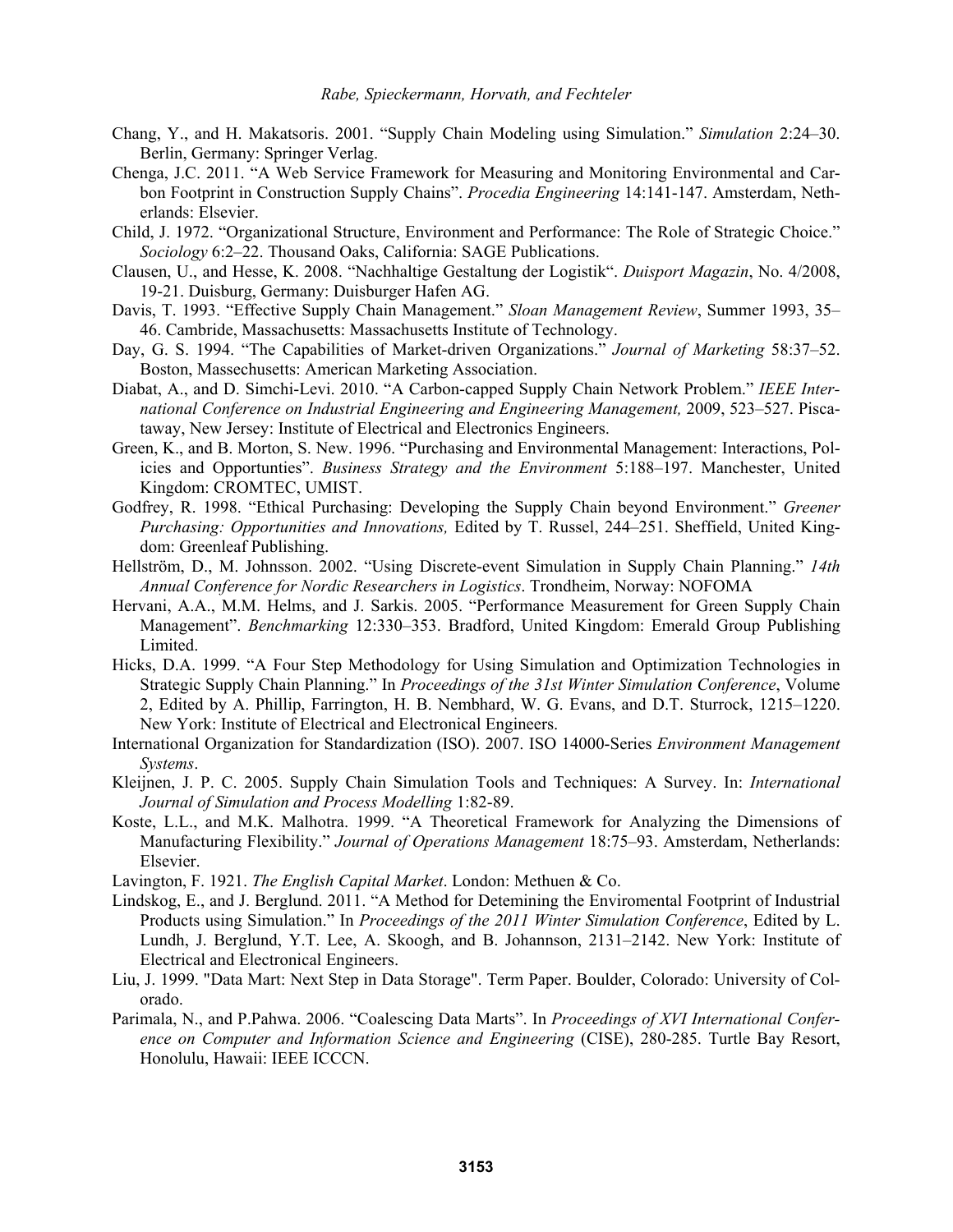- Perry, J. H. 1991. "Emerging Economic and Technological Futures: Implications for Design and Management of Logistics Systems in the 1990s." *Journal of Business Logistics* 12:1–16. Lombard, Illinois: CSCMP.
- Rabe, M., and M. Deininger. 2012. "State of Art and Research Demands for Simulation Modeling of Green Supply Chains." *International Journal of Automation Technology* 6:296–303. Tokyo, Japan: Fuji Technology Press Co., Ltd.
- Rao, P., and D. Holt. 2005. "Do Green Supply Chains Lead to Competitiveness and Economic Performance?" *International Journal of Operations & Production Management* 25:898–916. Bradford, United Kingdom: Emerald Group Publishing Limited.
- Sánchez A.M., and M. Pérez Pérez, (2005) "Supply Chain Flexibility and Firm Performance: A Conceptual Model and Empirical Study in the Automotive Industry." *International Journal of Operations & Production Management* 25:681–700. Bradford, United Kingdom: Emerald Group Publishing Limited.
- Schulz, M., and S. Spieckermann. 2008. "Logistics Simulation in the Chemical Industry." In: *Logistic Optimization of Chemical Production Processes*, Edited by S. Engell, 21-36, Chichester, Wiley.
- Sethi, A. K., and S.P. Sethi. 1990. "Flexibility in Manufacturing: a Survey." *International Journal of Flexible Manufacturing Systems* 2:289–328. Berlin, Germany: Springer Verlag.
- Stigler, G. 1939. "Production and Distribution in the Short Run." *Journal of Political Economy* 47:305-327. Chicago, Illinois: University of Chicago Press.
- Straube, F., and S. Doch. 2011."A Contribution to Sustainable Logistics and Supply Chain Conceptual Design to Evaluate Ecological and Economical Cause-Effect Relations in Logistics Planning Processes." In *Advances in Sustainable Manufacturing,* Edited by G. Seliger, M.K. Khraisheh, and I.S. Jawahir, 353–364. Berlin, Germany: Springer Verlag.
- Suarez, F. F., M. A. Cusumano, and C. F. Fine. 1991. *Flexibility and Performance: A Literature Critique and Strategic Framework*. Sloan School of Management Working Paper. 3298–91. Cambridge, MA, Massachusetts Institute of Technology.
- Terzi, S., and S. Cavalieri. 2004. "Simulation in the Supply Chain Context: A Survey." In *Computers in Industry* 53:3-16.
- Upton, D. 1994. "The Management of Manufacturing Flexibility." *California Management Review* 36:72–89. Bradford, United Kingdom: Emerald Group Publishing Limited.
- Van Slooten, W.M.C. 2009. *The Role of CO2 Footprint during Order Acquisition*. MSc Thesis, Faculty of Technology, Policy and Management, 1–20. Delft, Netherlands, Delft University of Technology.
- Wadhwa, S., and K.S. Rao. 2003. *Enterprise Modeling of Supply Chains Involving Multiple Entity Flows: Role of Flexibility in Enhancing Lead Time Performance*. Studies in Informatics and Control. Pasing City, Philippines: ICI Publishing House.
- Zhang, Q., M. A. Vonderembse, and J.-S. Lim. 2002a. *Product Development Flexibility: Testing Relationships among Competence, Capability and Customer Satisfaction*. Arkansas State University and The University of Toledo.
- Zhang, Q., M. A. Vonderembse,and J.-S. Lim. 2002b. "Value Chain Flexibility: a Dichotomy of Competence and Capability." *International Journal of Production Research* 40:561–583. London, United Kingdom: Taylor & Francis.
- Zhang, Q., M. A. Vonderembse, and J.-S. Lim. 2003. "Manufacturing Flexibility: Defining and Analyzing Relationships among Competence, Capability, and Customer Satisfaction." *Journal of Operations Management* 21:173-191. Amsterdam, Netherlands: Elsevier.
- Zhang, Q., M. A. Vonderembse, and J.-S. Lim. 2005. "Logistics Flexibility and its Impact on Customer Satisfaction." *International Journal of Logistics Management* 16:71-95. Amsterdam, Netherlands: Elsevier.
- Zhang, Q., M. A. Vonderembse, and J.-S. Lim 2006. "Spanning Flexibility: Supply Chain Information Dissemination Drives Strategy Development and Customer Satisfaction." *Supply Chain Management* 11:390-399. Amsterdam, Netherlands: Elsevier.